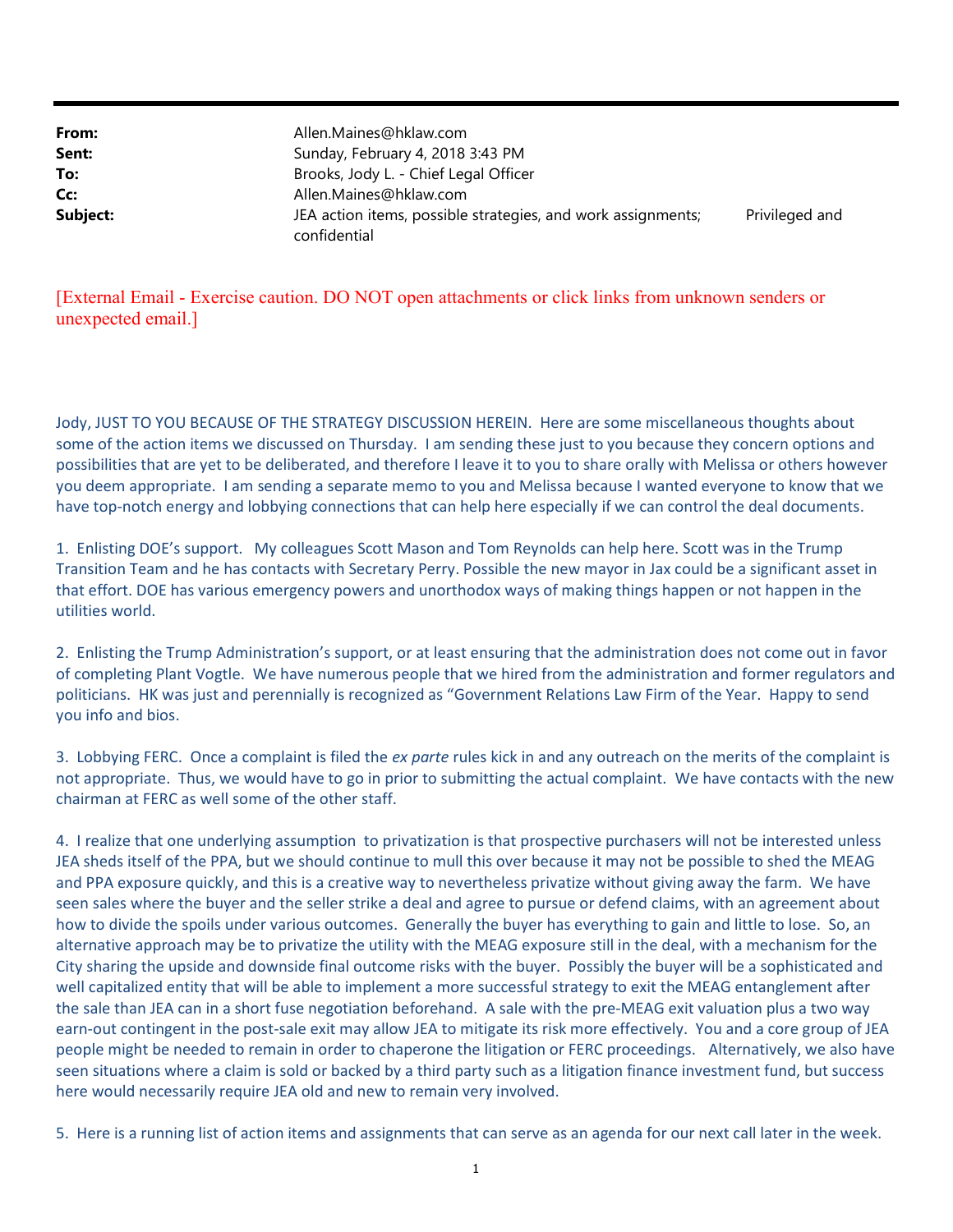1. Background: Jacksonville's new young Republican mayor is out to shrink government, and wants to privatize JEA-quickly, while the market is "right." He says within 3-5 months. Obviously, Plant Vogtle and the PPA greatly affect valuation. JEA wants to accelerate efforts to convince MEAG to take back JEA's position and if necessary JEA is willing to pay MEAG to take back the PPA and assume its obligations concerning continued cost over runs, leaving MEAG in theory with cash up front and the ability to "re-sell" 20 years of power to someone else.

2. JEA will meet with MEAG in two weeks to again communicate to MEAG that it wants out of the PPA, but this time informing MEAG that JEA will be privatized.

3. It is doubtful that MEAG will think JEA is serious, and so options for the next step being considered by JEA include:

 A. Sending MEAG, its board, and its member organizations a letter outlining the actions JEA intends to take (and the bases therefor) if an agreement is not reached by MEAG within 30(?) days.

B. Sending MEAG a preservation of evidence letter, outlining JEA's possible claims, so that all interested parties can see how this is going to "look, sound, and feel."

 C. Sending MEAG a draft petition to FERC meticulously outlining the reasons why the PPA is "unjust and unreasonable" in light of JEA's alternative sources of power. My inclination is to avoid providing MEAG a copy of the actual draft FERC compliant (just gives them more time to prepare an answer), but we can prepare a summary of the claims and basis that should suffice.

D. Enlisting the DOE's support to influence MEAG.

4. Holland & Knight Work Assignments:

 A. We are asked to thoroughly research and build the argument that FERC has jurisdiction over the PPA and possibly related agreements such that JEA can ask FERC to void the PPA. Paul expressed some concern that the PPA is for generation and not transmission, and that FERC may not have jurisdiction. However, Georgia Transmission (the entity that transmits power under the PPA) is 1/3 owned by MEAG, in case that fact is relevant. I would not get caught up on the distinction between the transmission vs. commodity aspect of the analysis – bottom line, FERC has jurisdiction over both products if done via interstate transactions. If possible, it may be helpful to get a full list of all transaction documents to make sure we have everything on hand for the review, and we should look at the transmission agreement. Jody: can you send these please?

 B. If we conclude that FERC has jurisdiction, JEA has asked H&K to verify that there is no Mobile-Sierra waiver or agreement to a lesser FERC standard, anywhere in the documents.

 1. If FERC has jurisdiction and there is no waiver, JEA would like a strategy memorandum how best to expedite the FERC proceeding among other reasons by confining the inquiry just to the cost of power under the PPA versus JEA's cost of power from other sources. Speed and time are of the essence to Jacksonville's mayor. Explain how the process is started, and outline the HK contacts and resources that can ensure FERC accelerates the proceeding.

C. Thoroughly analyze whether JEA has acted ultra vires, thereby invalidating the PPA.

 D. Analyze and outline the arguments and supporting authorities that might excuse JEA's future performance, or support its claims that MEAG has breached the PPA. Theories discussed include:

1. Evaluating MEAG's reps and warranties (e.g., that it would consider JEA's interests the same as its own constituents interests.

2. Despite contractual language that the parties waive "frustration," analyze whether JEA can build a "frustration of essential purpose" argument that would serve as a defense to a suit for breach of contract if it stopped paying.

3. Building the argument that MEAG failed to follow Prudent Utility Practices (e.g., seeking lowest energy costs for rate payer's) , and outlining how JEA can gain maximum benefit therefrom.

E. HK lobbying DOE to support JEA's efforts with MEAG.

F. Equitable estoppel.

G. Fraud in the inducement (unlikely).

H. Breach of the implied covenant of Good Faith and Fair Dealing.